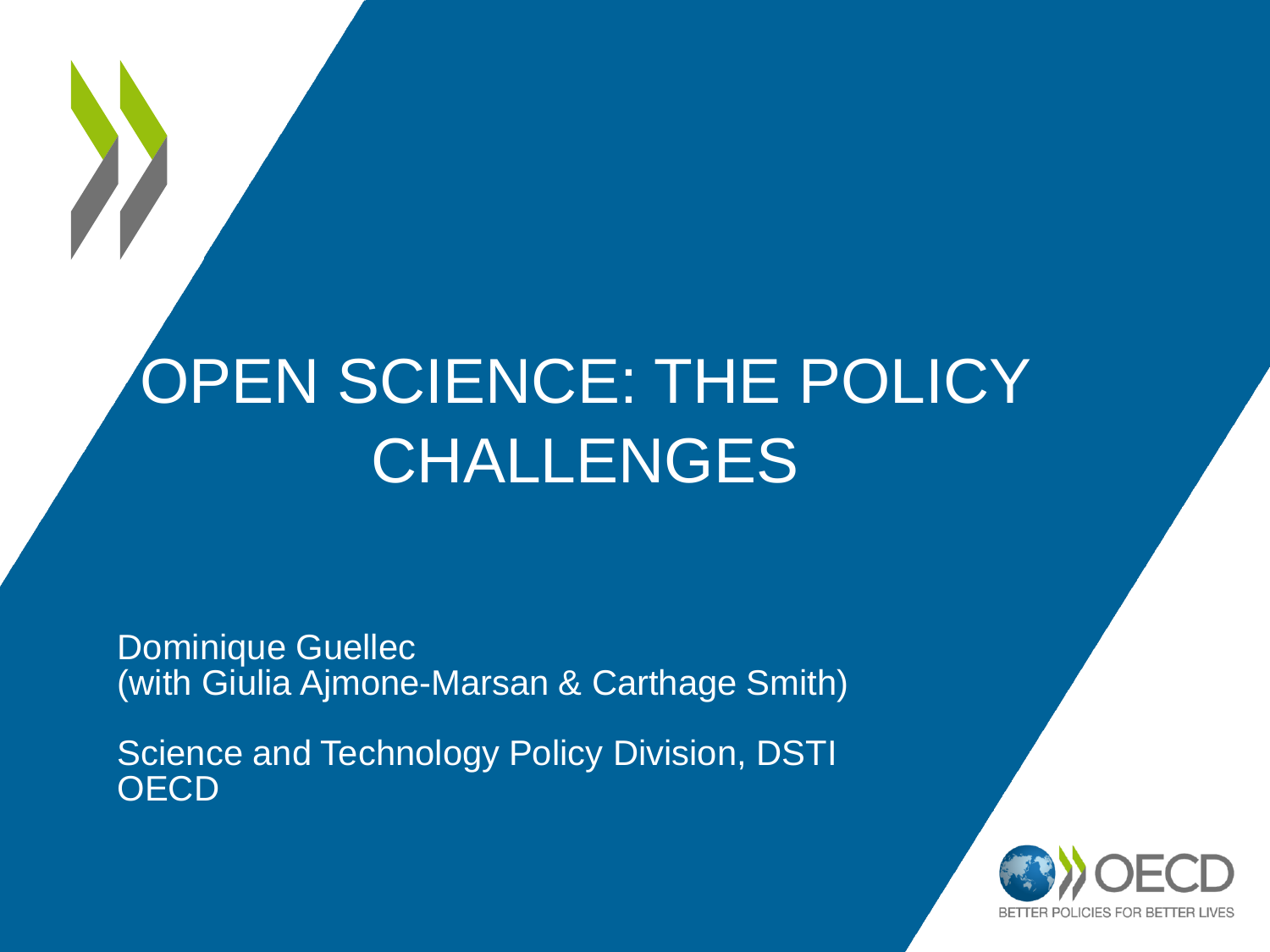

Open science reflects changes in the science machine in relation with digitalisation. OS has three pillars:

- Open access to scientific publications
- Open and "intelligent" access to research data (incl. materials, source code etc.)
- Communication & collaboration: among scientists, with industry, with the public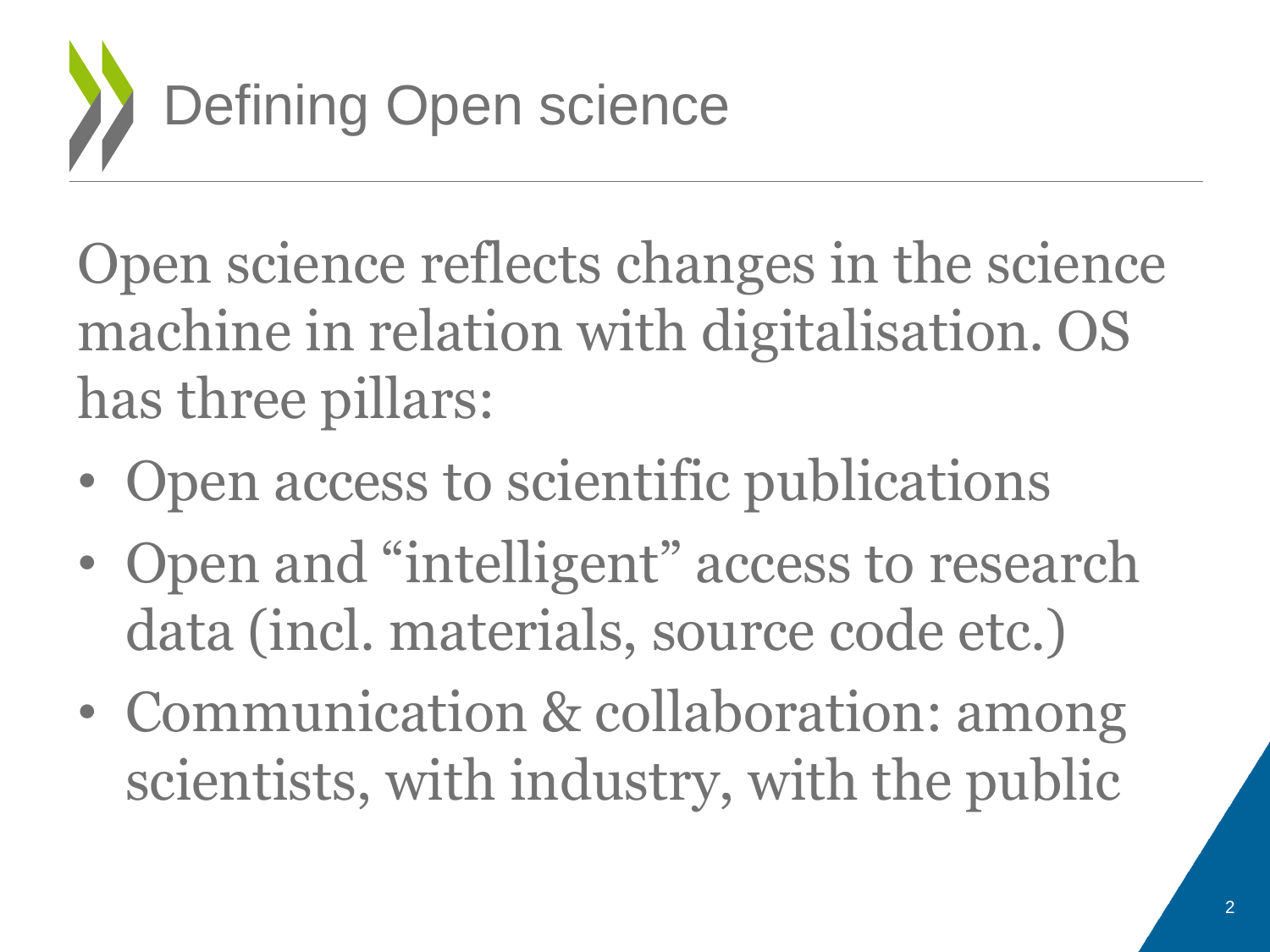

### Science is becoming increasingly data-driven

#### **TDM (Text & Data Mining) related scientific articles** 1995-2014, per thousand article

*Source*: OECD (2014), *Measuring the Digital Economy: A New Perspective,* OECD Publishing, Paris.

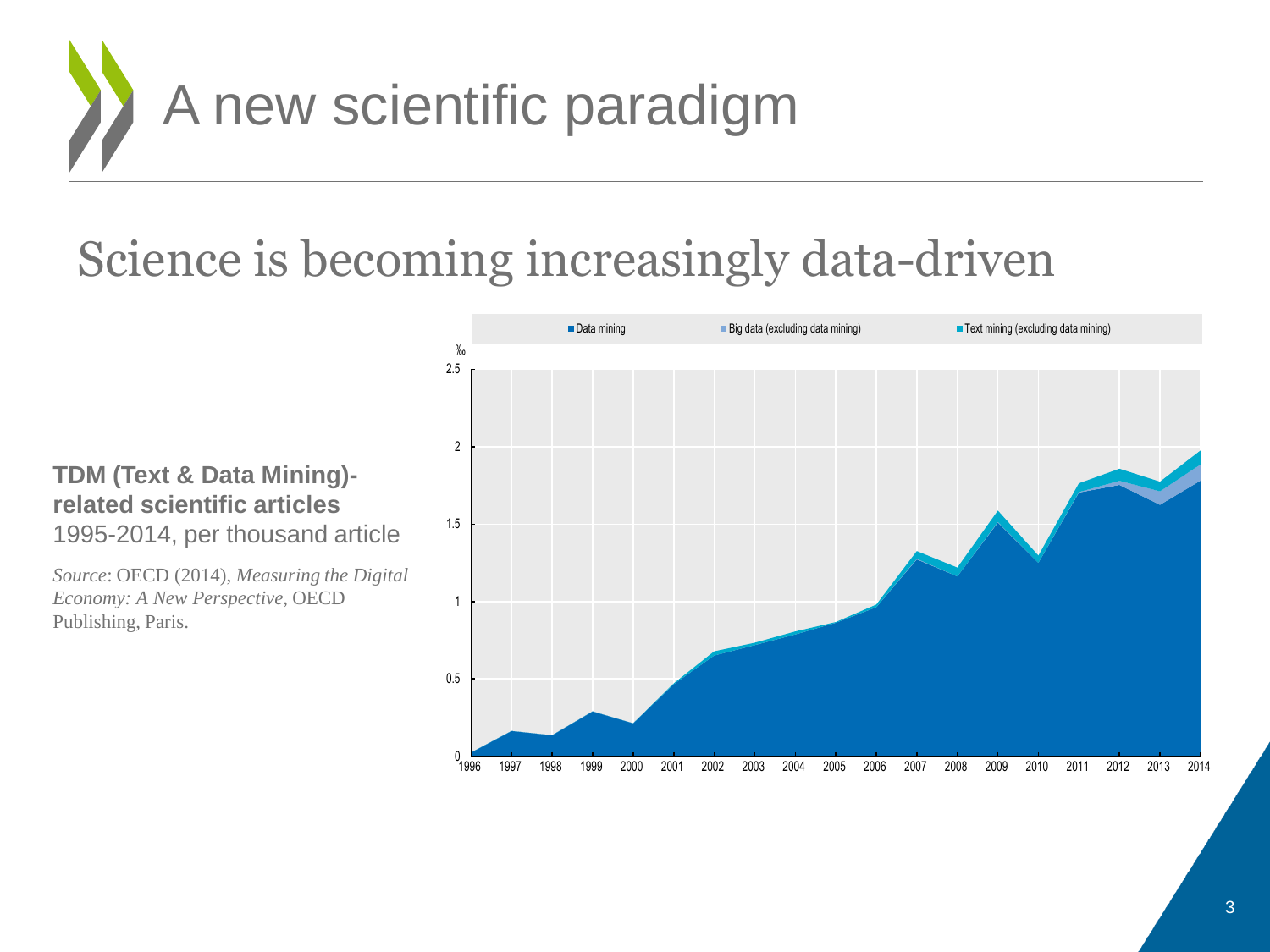

- 'Big data' and ICTs open up new scientific opportunities
- Enable collaboration across disciplines
- Increase efficiency, transparency and reproducibility
- Address global challenges more effectively
- Increase knowledge spill-overs and innovation for the economy and society
- Promote citizen engagement in science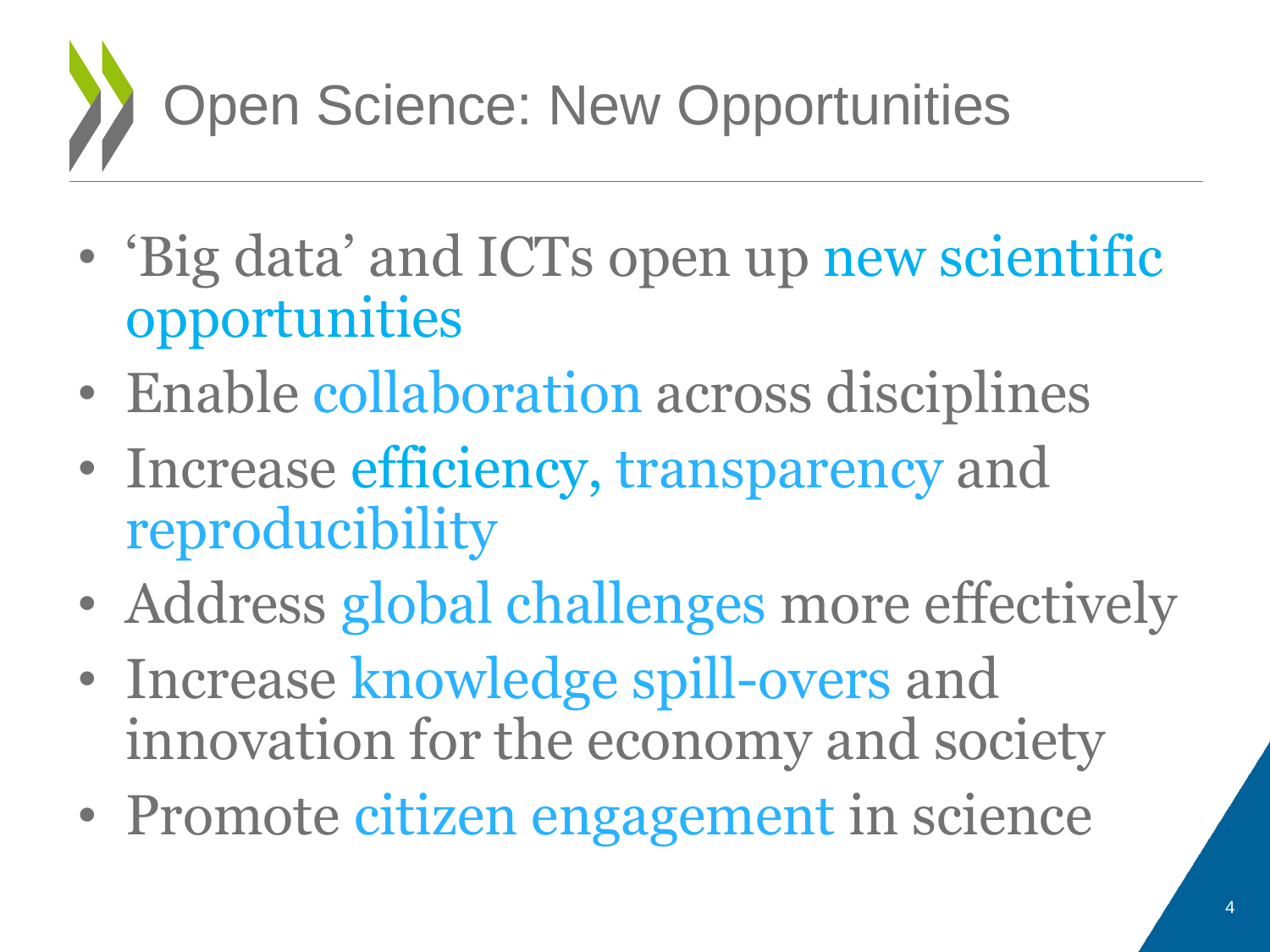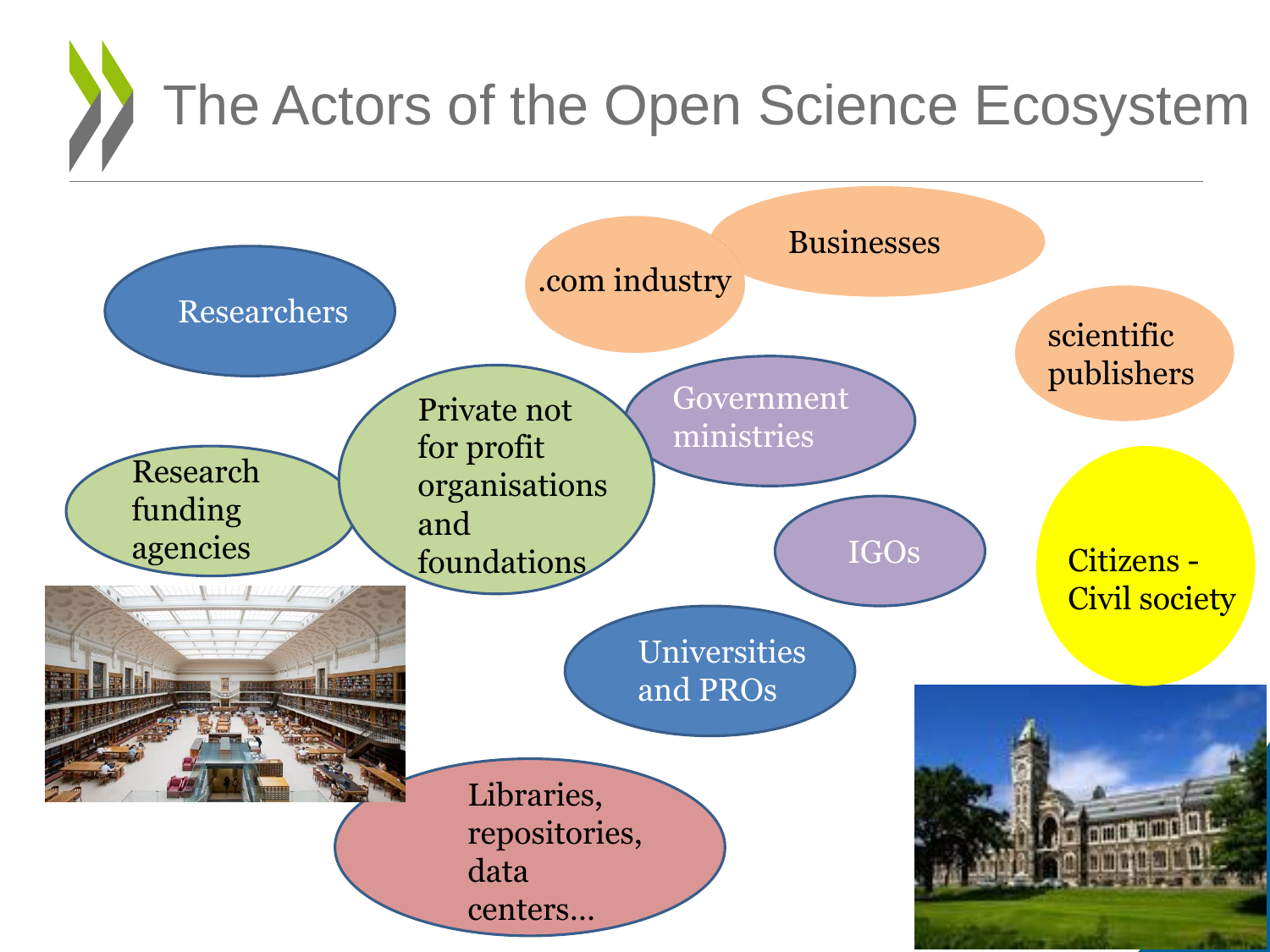# The First Pillar: Access to Publications

#### **Within Science**

- Access to science journals is faced with obstacles for researchers in many countries and institutions
- Some evidence of an open access publication citation advantage

#### **For firms**

- UK SMEs cannot easily access scientific articles (Ware, 2009)
- 48% of Danish SMEs consider research outcomes very important for their business activities and more than 2/3 reported difficulties in accessing research material (Houghton, Swan and Brown 2011)

#### **For the public**

• 25% of the daily unique users for Pub Med Central are from universities, 17% from companies, 40% are individual citizens (UNESCO 2012)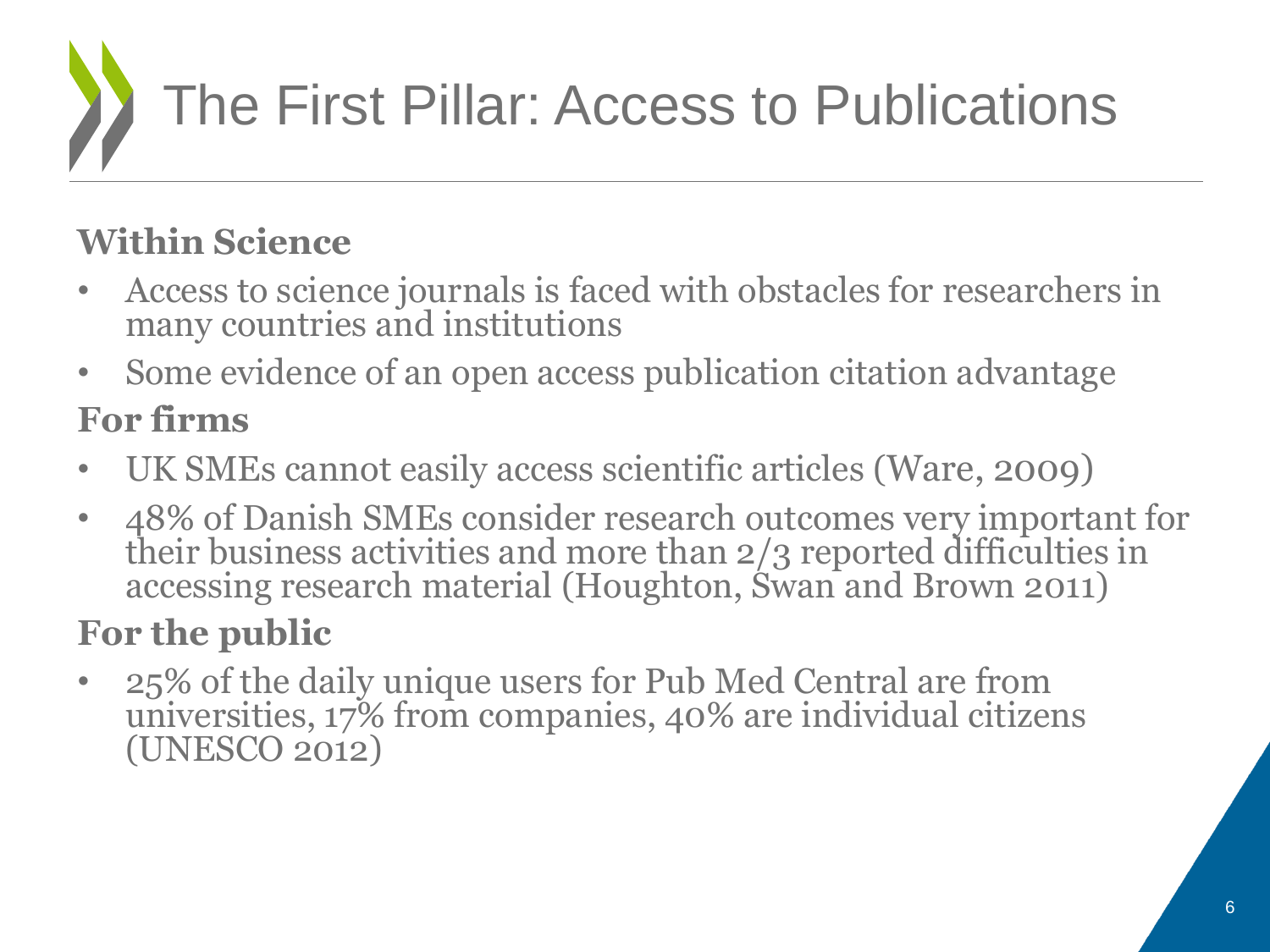

- **Ownership & IPRs** issues around data, e.g. much 'Big Data' is owned by businesses.
- **Incentives** for scientists (openness vs. competition)
- Huge diversity of datasets and v. limited **interoperability**.
- Ensuring **data integrity**  traceability and quality
- **Confidentiality** and security issues
- **Ethical** issues, re personal data access and use
- Expanding **infrastructure** requirements
- Training and **skills** for data management and analysis
- Sustainable **funding** and business models

### $\triangleright$  Need technical solutions + policy action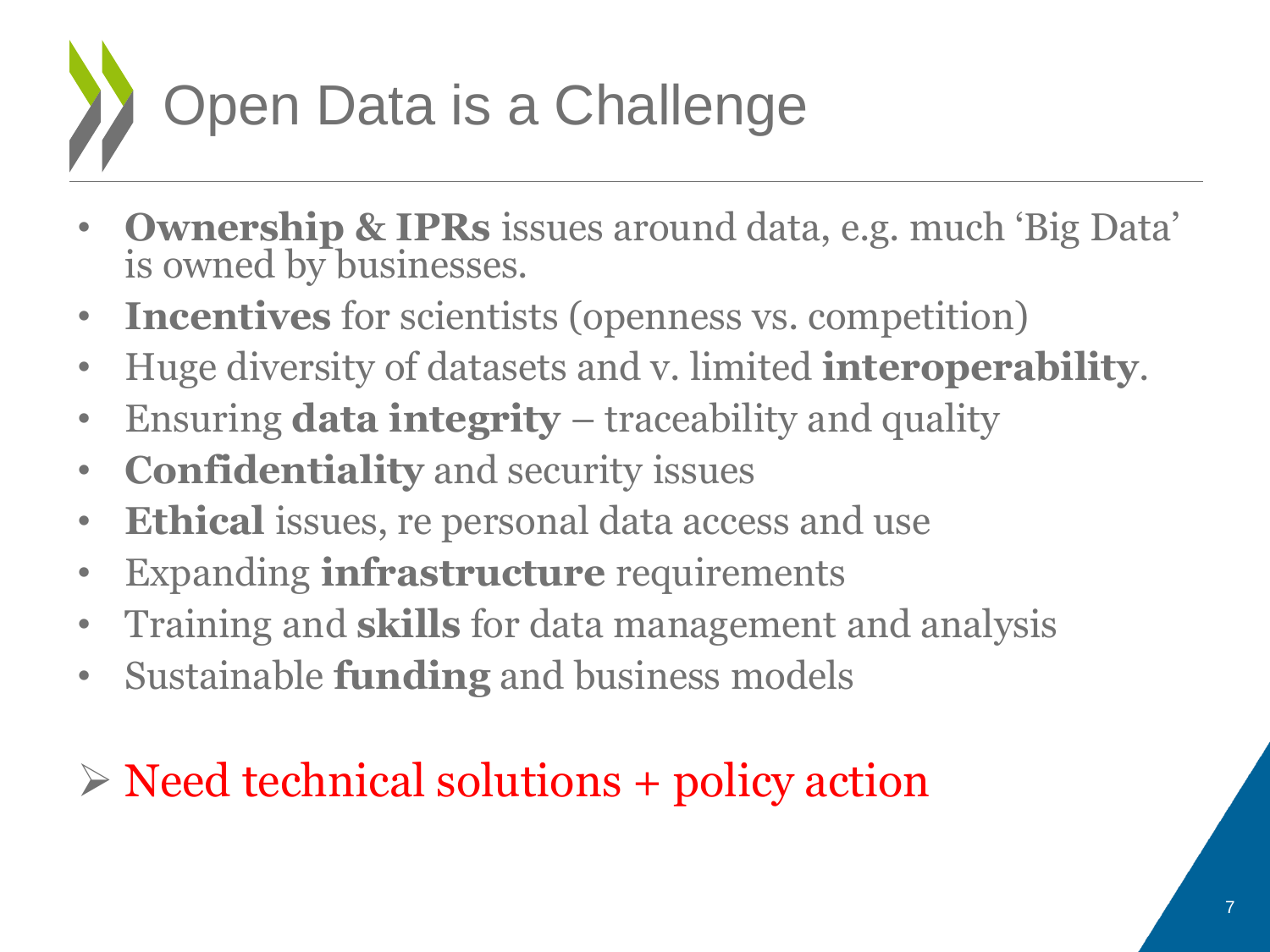# Lowering the barriers to data sharing

- Need to build **trust** at multiple levels
- Lessen the **burden**, re. user friendly infrastructure, data services & skills
- Motivation/**credit** and reward
- **Governance** and brokering for access to sensitive data
- $\triangleright$  A major cultural shift for many parts of the science community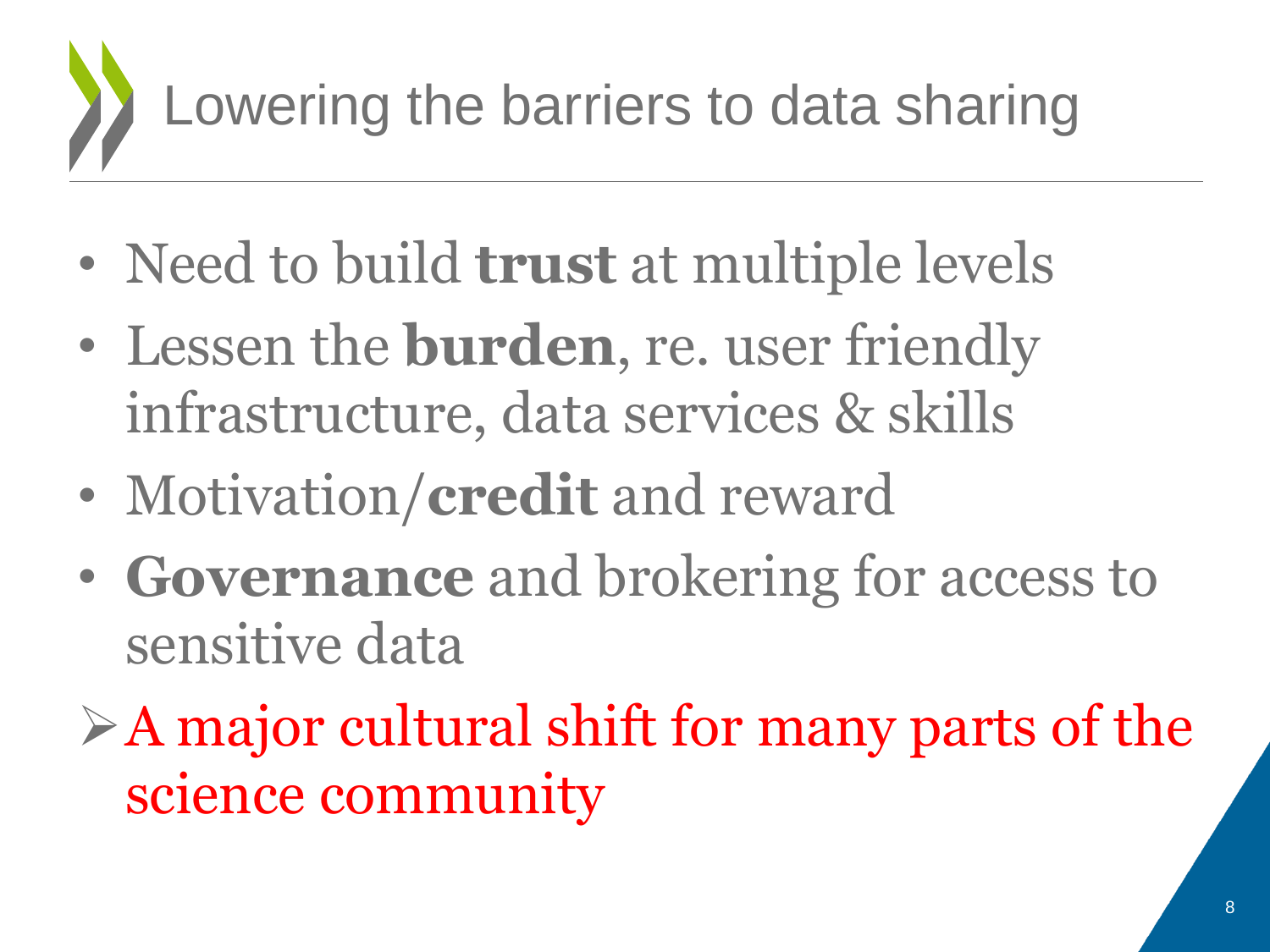# CD Science Ministerial, Daejeon, Oct 2015

- 1. Open Science needs leadership and political will
- 2. Build shared understanding of basic concepts
- 3. Recognise and stress benefits for society, e.g. education
- 4. Develop roadmaps for open access to publications
- 5. Open and FAIRR (findable, accessible, interoperable, reuseable and recognition) data is the main challenge
- 6. No one size fits all, re. disciplinary data
- 7. Build workforce and skills for data analytics
- 8. Need exchange of good practices and policies, e.g. on data management plans
- 9. Invite OECD to help with policy agenda develop Principles and Guidelines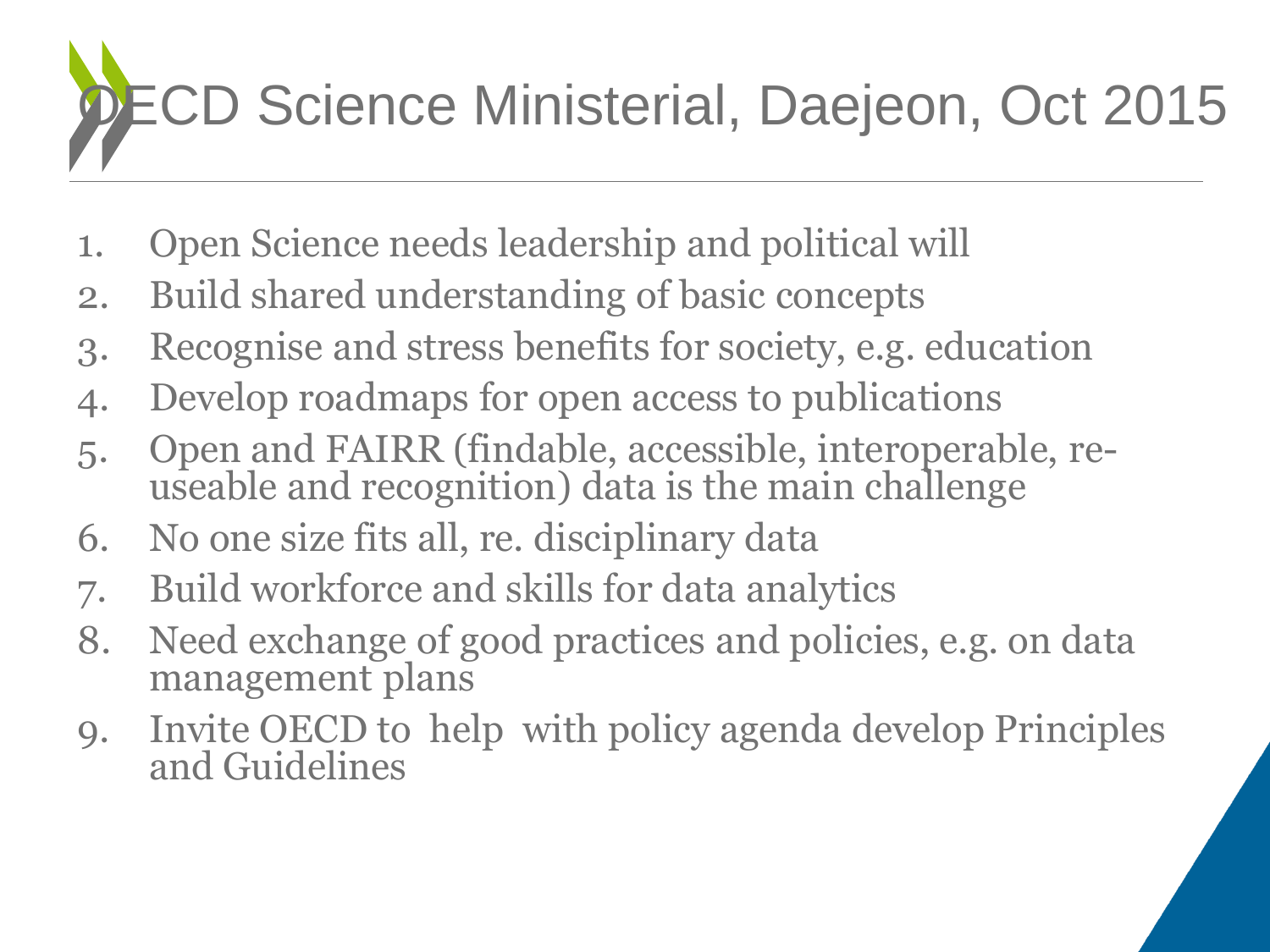## The Third Pillar: Engaging with Industry and Society

Digital tools offer new ways for scientists & policy makers to engage with other actors:

- With businesses: Open innovation (cementing ecosystems)
- Citizen science (non professionals contributing to scientific research)
- Engaging with the public to discuss the scientific agenda (societal challenges etc.)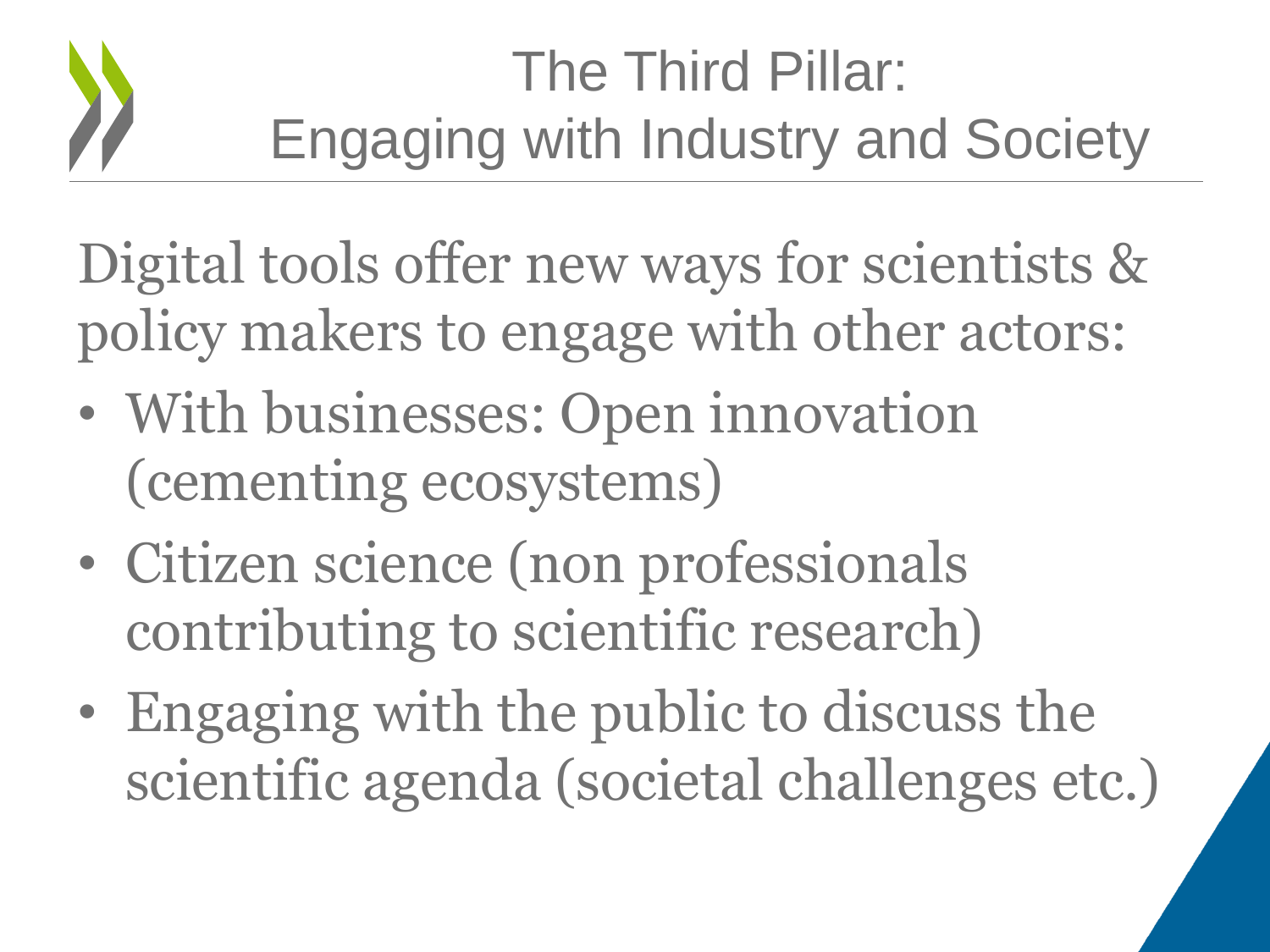

Huge benefits to be expected from the interconnection of all components of the science activity: publications, scientific data, scientific tools, researchers data, funding agencies data (e.g. research projects) etc. Issues:

- $\Rightarrow$ Interoperability
- $\Rightarrow$ Technical standards
- $\Rightarrow$  Access, funding & control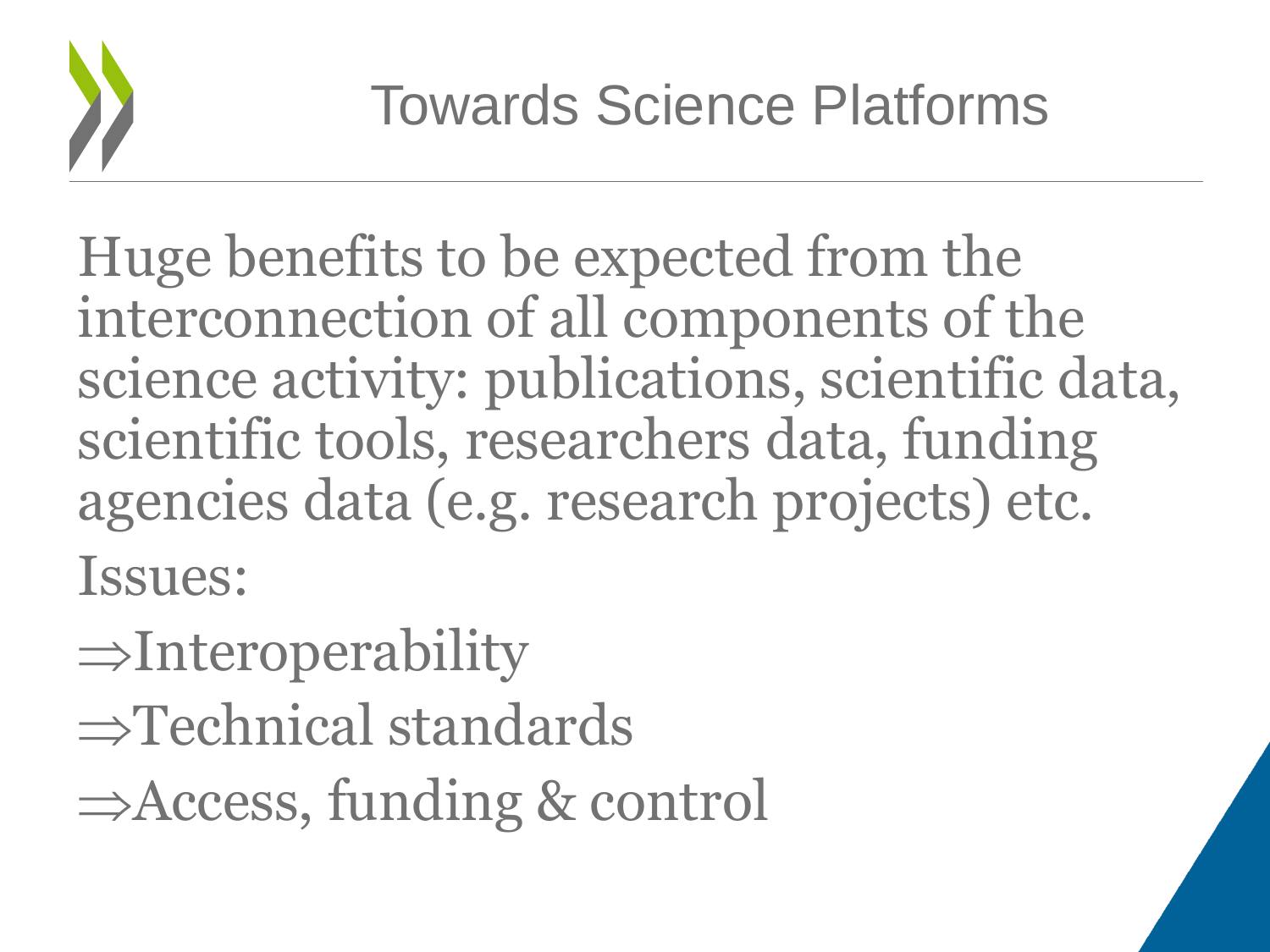### OECD report on Open Science (2015) Z

| DSTI/STP/TIP(2014)9/REV2                |
|-----------------------------------------|
| <b>MAKING OPEN SCIENCE</b><br>A REALITY |
|                                         |
| <b>ECD</b>                              |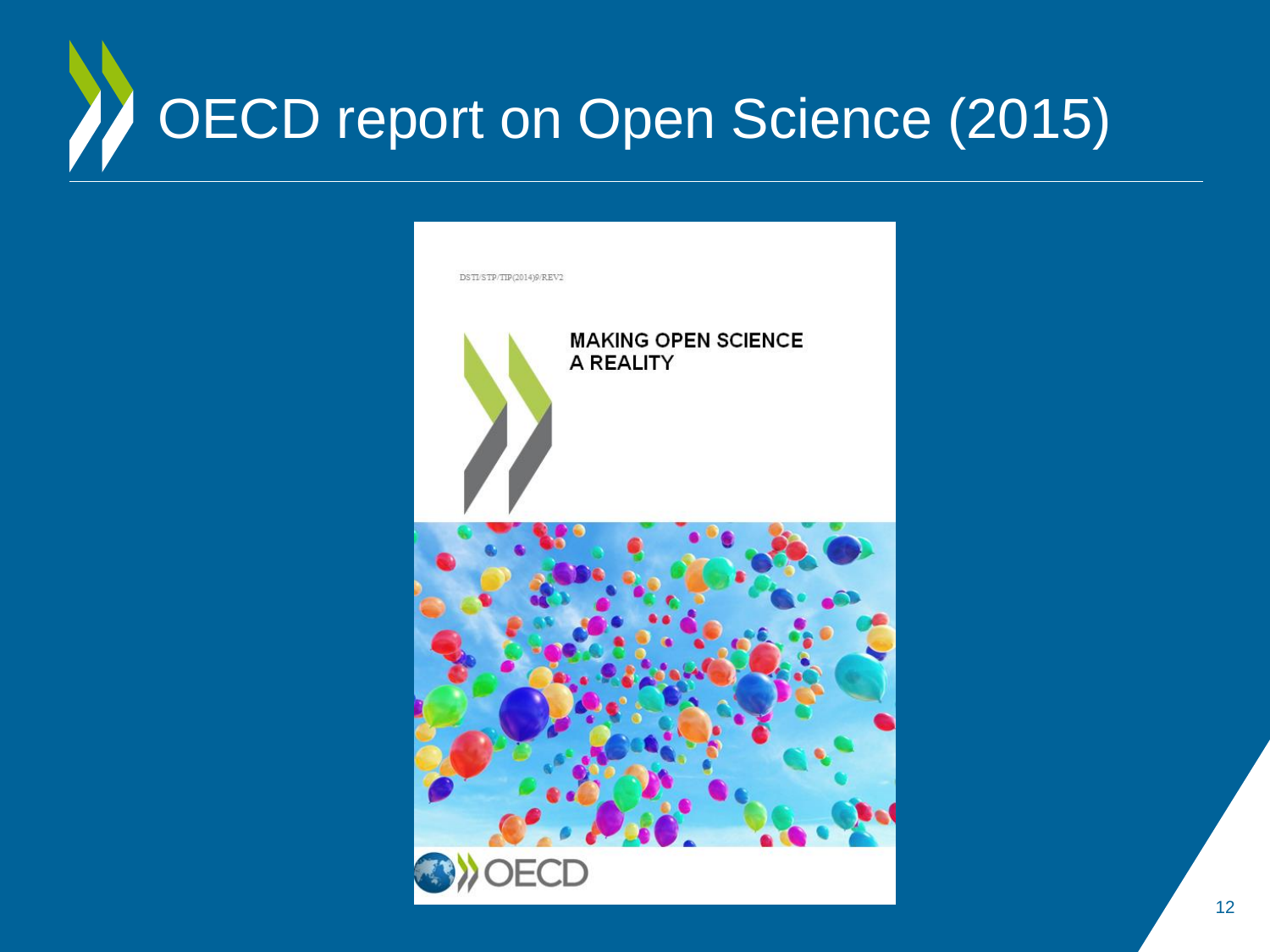### …and Country Notes on the OECD/WB Innovation Policy Platform

### Open science country notes

The country notes present up-to-date information on the key actors in open science, and review recent policy trends in the areas of open access, research data, infrastructure, and skills at the national and international levels. These notes thus constitute a mapping of recent policy efforts to promote open science in OECD member and selected non-member countries. The information was gathered using a common template in the course of 2014, and is current as of Summer 2015.